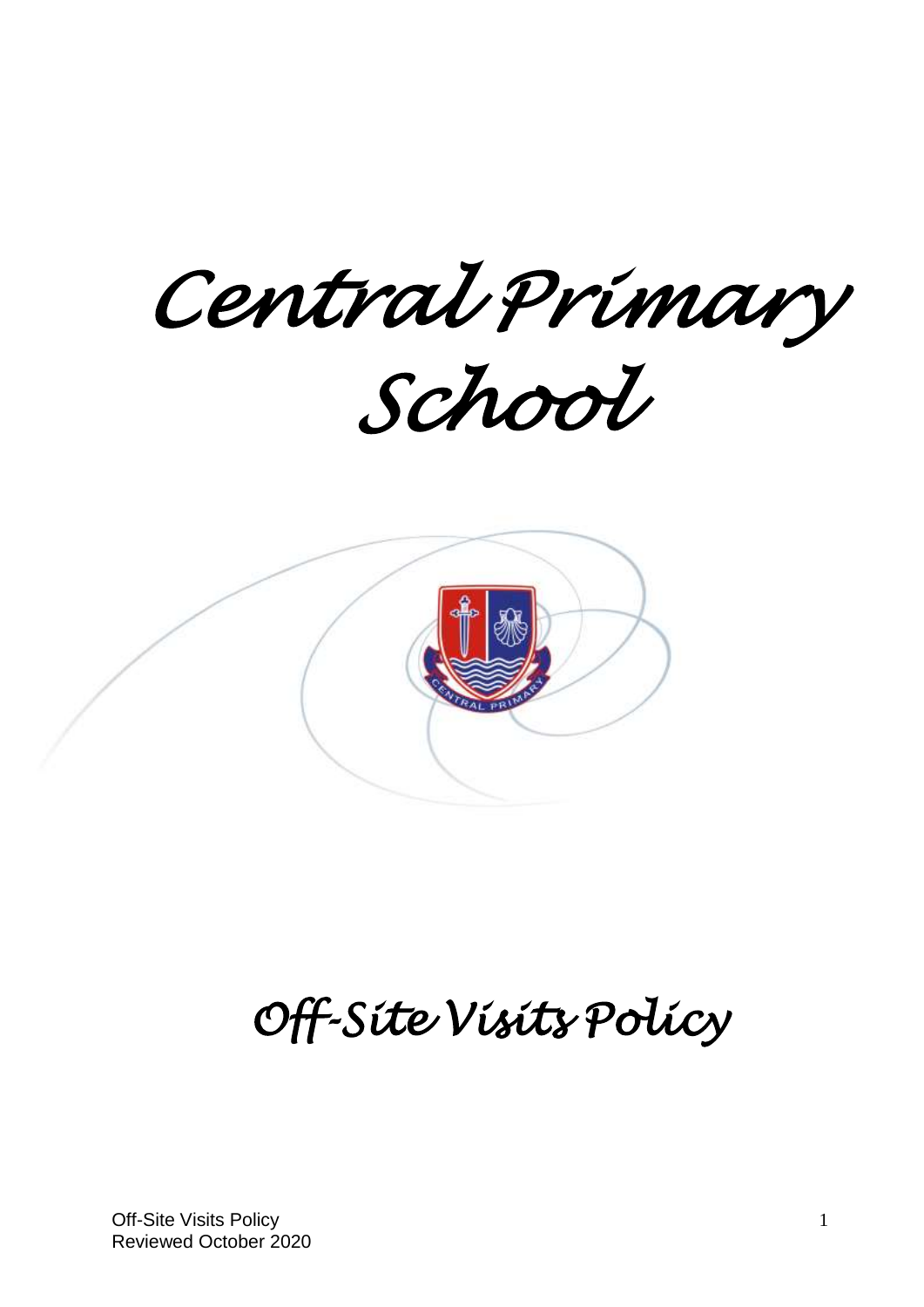## **1. Introduction**

Due to the COVID-19 pandemic, Central Primary school is currently not organising any off-site visits. The risk assessment will be reviewed regularly with the Governing body.

The Staff and Governors of Central Primary School acknowledge the immense value of off-site visits and related activities to young people, and fully support and encourage those that are well planned and managed.

This document provides concise and supportive guidance for the planning and management of offsite visits and related activities. It is available electronically on the school's staff drive and on 'EVOLVE', along with a number of other supporting documents.

All visits and off-site activities will be planned in such a way as to ensure that the benefits and intended learning outcomes are clearly identified and understood by the supervising adults beforehand and can form the basis for objective evaluation afterwards.

This school uses Hertfordshire's Internet-based system, 'EVOLVE', to facilitate the efficient planning, management, approval, and evaluation of visits. All staff that lead or accompany visits can access their own 'EVOLVE' account, which is set up by their Establishment's Visits Coordinator (EVC).

Arrangements and considerations for all visits and off-site activities will be recorded, either on 'EVOLVE', by means of standard operating procedures using generic risk assessments, or in standard lesson plan format, as deemed most appropriate by the Head Teacher in order to minimise the associated bureaucracy.

#### **Aims**

The aims of our off-site visits are to:

- $\triangleright$  Enhance curricular and recreational opportunities for our pupils;
- $\triangleright$  Provide a wider range of experiences for our pupils than could be provided on the school site alone;
- $\triangleright$  Promote the independence of our children as learners, and enable them to grow and develop in new learning environments.

These visits begin with short excursions into the local area in the Early Years, and progress to a residential experience towards the end of Key Stage 2.

## 2. **Scope and Remit**

It is a legal expectation that employees must work within the requirements their employer's guidance. This policy relates to Hertfordshire's "Guidance for the Management of Off-site Visits" and it is the expectation that all staff will follow its requirements

This policy applies to all members of establishment staff, and other adults associated with Central Primary who take responsibility for children and young people participating in learning and recreational activities in environments that are different from where the young people are usually based. It therefore applies when organising and supervising children and young people taking part in off-site activities and visits, as well as when taking part in on-site activities outdoors.

This policy provides the key reference for sound planning for learning and recreational activities that involve taking groups of children and young people away from their usual operational base. It should be implemented when using places such as: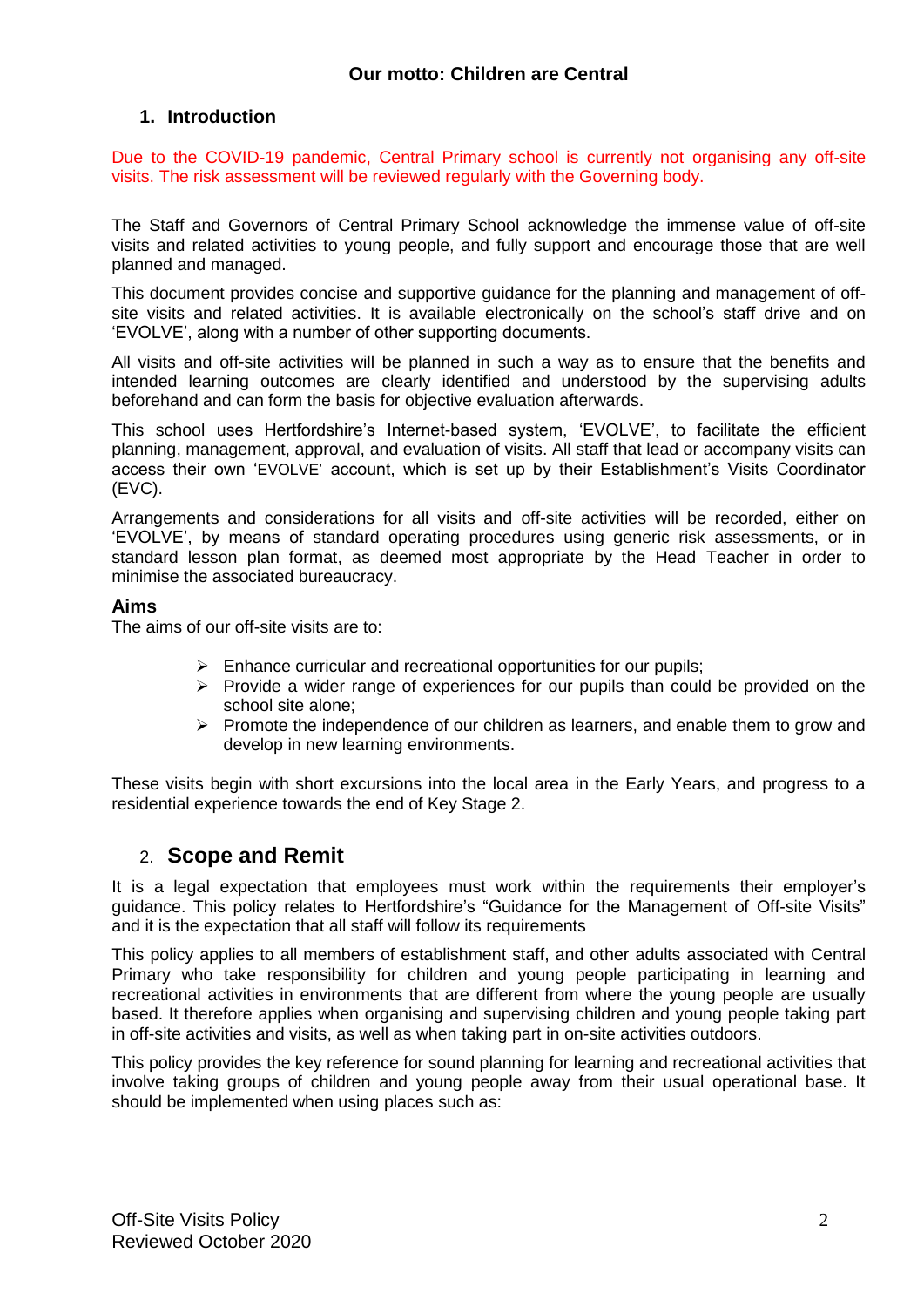- the establishment's own grounds
- the local environment
- places further afield e.g. visits to local libraries, theatres and museums etc.
- residential venues
- learning ventures abroad

and involves any one of the following:

- direct supervision of young people undertaking experiences beyond the boundary of their normal operational base;
- direct supervision of young people undertaking experiences that fall within the remit of Learning Outside the Classroom (Off-site);
- facilitating experiences for young people undertaking experiences beyond the boundary of their normal operational base;
- deploying staff who will supervise or facilitate experiences of or for young people undertaking experiences beyond the boundary of their normal operational base.

Staff must ensure the young people are supervised in accordance with the contents of this policy, regardless of whether or not the activities take place within or outside of normal working hours, including weekends and holiday periods.

# **3. Roles and Responsibilities**

Under the Health and Safety at Work Act (1974), health and safety responsibilities lie with the employer. This might be a Local Authority (LA) or Governing Body or a Management Panel. An employer has the legal responsibility to carry out the duties imposed by the Act. However, employers can delegate the tasks necessary to discharge these duties, even though the overall responsibility for health and safety rests with the employer.

In Hertfordshire, the tasks of scrutinising and approving arrangements for Offsite Visits and Off-site activities are delegated to the Head Teacher of the school.

The Head teacher (or their nominated delegate) will ensure that: -

- All off-site visits and Off-site activities comply with employer guidance and are notified or submitted for formal approval as required;
- All staff involved are competent to carry out such responsibilities as they may be allocated;
- There is a clearly designated person, either him/herself or another suitable member of staff, as the EVC and that the designated person meets employer requirements, including undertaking EVC Training as recommended or required by the employer;
- If taking part in the visit or activity as either an Assistant Leader or as a group member, s/he is clear about their role and that they should follow the instructions of the designated Visit Leader (who will have sole charge of the visit);
- Suitable child protection procedures are in place, including vetting at an appropriate level of all voluntary helpers. Where access to the young people is regular or significant, DBS checks must be in place as required;
- S/he is assured that the EVC, Visit Leaders, assisting staff and voluntary helpers are appropriately trained and competent to carry out such tasks as they are allocated;
- Sufficient time is assigned for staff to organise visits properly;
- A culture of apprenticeship /succession planning, to ensure sustainable visits and the development of competent visit leaders and EVCs, is supported within the establishment;
- The EVC is supported in ensuring that visits are effectively supervised with an appropriate level of staffing;
- The EVC is supported in ensuring that visit information has been shared with parents and that consent has been sought where necessary;
- Arrangements are made for the medical needs and special educational needs of all the young people and staff;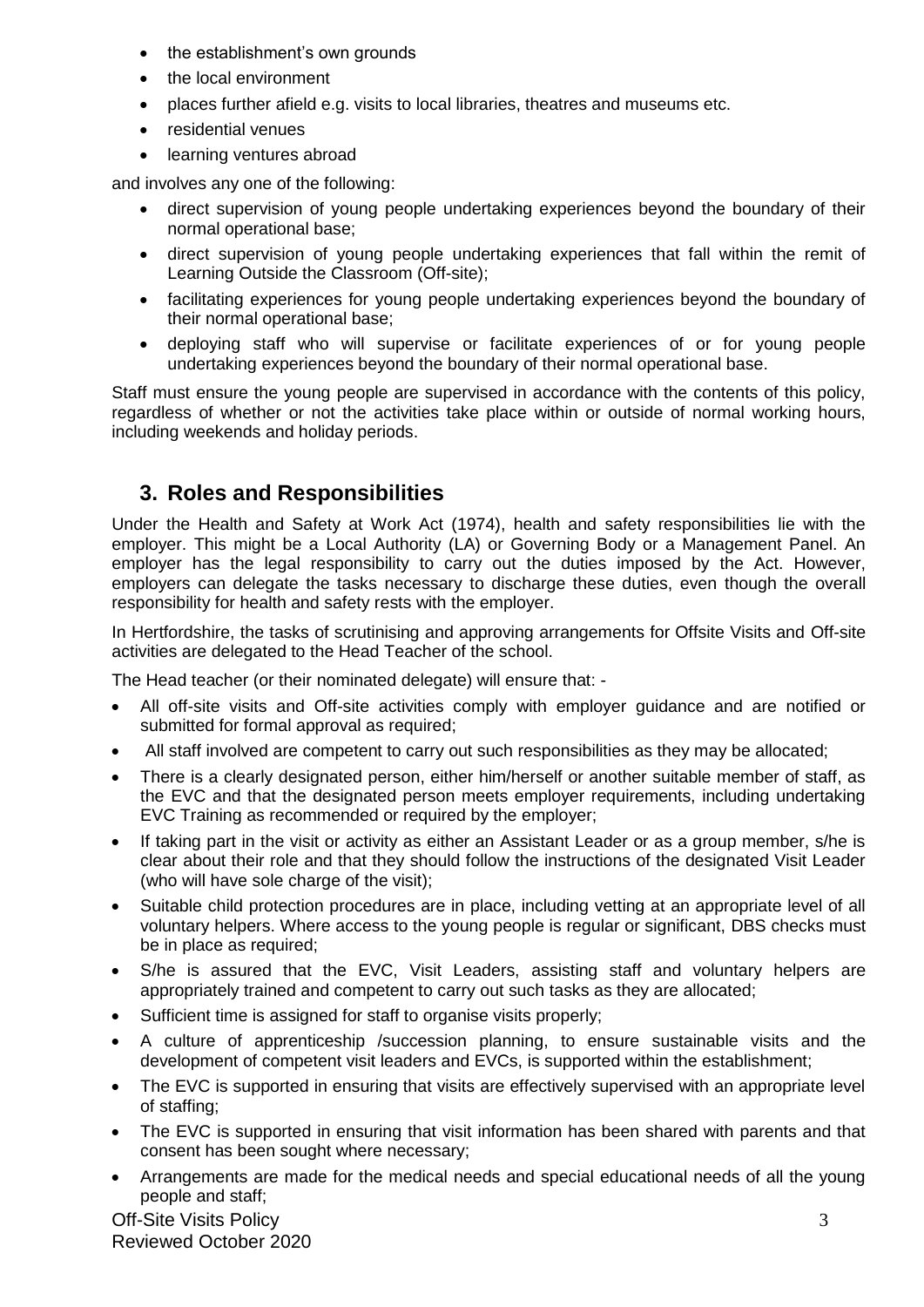- Inclusion issues are addressed;
- Suitable transport arrangements are in place and meet any regulatory requirements;
- Insurance arrangements are appropriate;
- Details related to the visit (including person details of both participants staff) are accessible at all times to a designated 24/7 emergency contact(s) in case of a serious incident;
- That there are contingency plans in place should the visit plan be significantly changed or cancelled (Plan B);
- Arrangements are in place for the governing body to be informed of such visits as are required by the establishment visit policy;
- Staff are aware of the need to obtain best value. Appropriate consideration must be given to financial management, choice of contractors, and contractual relationships;
- Establishment visit policy should identify the types of visit that require a preliminary visit;
- Establishment visit policy should formally adopt a set format for recording written risk-benefit assessments. Such risk-benefit assessments should be proportional, suitable and sufficient and based on the 'Principles of Sensible Risk Management'. The adoption of materials made available by employers to reduce bureaucracy is good practice;
- Where the activities or visit involves a third party provider, appropriate assurances have been sought; national schemes e.g. Off-site Quality Badge, AALS licence, Adventuremark, or a clear management Statement of Competence, are recognised in keeping with Hertfordshire's recommendations and make further seeking of provider assurances unnecessary
- All visits are evaluated with regard to best value, teaching and learning, quality experiences, addressing issues raised by any serious incident and to inform the operation of future visits;
- The establishment visit policy includes appropriate emergency procedures in case of a major incident
- The establishment visit policy includes a procedure to ensure that parents are appropriately informed in the event of a serious incident;
- Serious incidents are reported to the employer as required by employer guidance, meeting the requirements of RIDDOR.

## *Establishment (Educational) Visits Coordinator (EVC)* – see EG docs 3.4j, 3.3a

To help fulfil its health and safety obligations for visits, this establishment has a specifically designated EVC who supports the Head of Establishment.

The EVC will: -

- Be specifically competent, ideally with practical experience in leading and managing a range of visits similar to those typically run by the establishment. Commonly, but not exclusively, such competence will be identified in a person on the senior management of the establishment. Where the EVC role is attached to an administrative post, or where a post holder is not an experienced visit leader, s/he will receive structured support in the form of regular (twice Termly) supervision meetings from a designated establishment colleague who has that practical experience
- Attend training, and update training, as required by the local authority (LA).
- Support the head of establishment in ensuring that competent staff are assigned to lead and accompany visits and with approval and other decisions.
- Ensure that a policy is in place for offsite visits and Off-site activities, that it is updated as necessary, and is readily available to staff, (e.g. via EVOLVE) and that procedures should aim to minimise bureaucracy, taking full advantage of any national schemes that provide assurances regarding safety and quality of provision (e.g. there should be no need to seek assurances from adventure activity providers who hold the Off-site Quality Badge, or a current AALS Licence, or Adventuremark).
- Have an understanding of the Manifesto for Off-site and the supporting rationale
- Ensure Offsite and Off-site activities meet employer guidance requirements.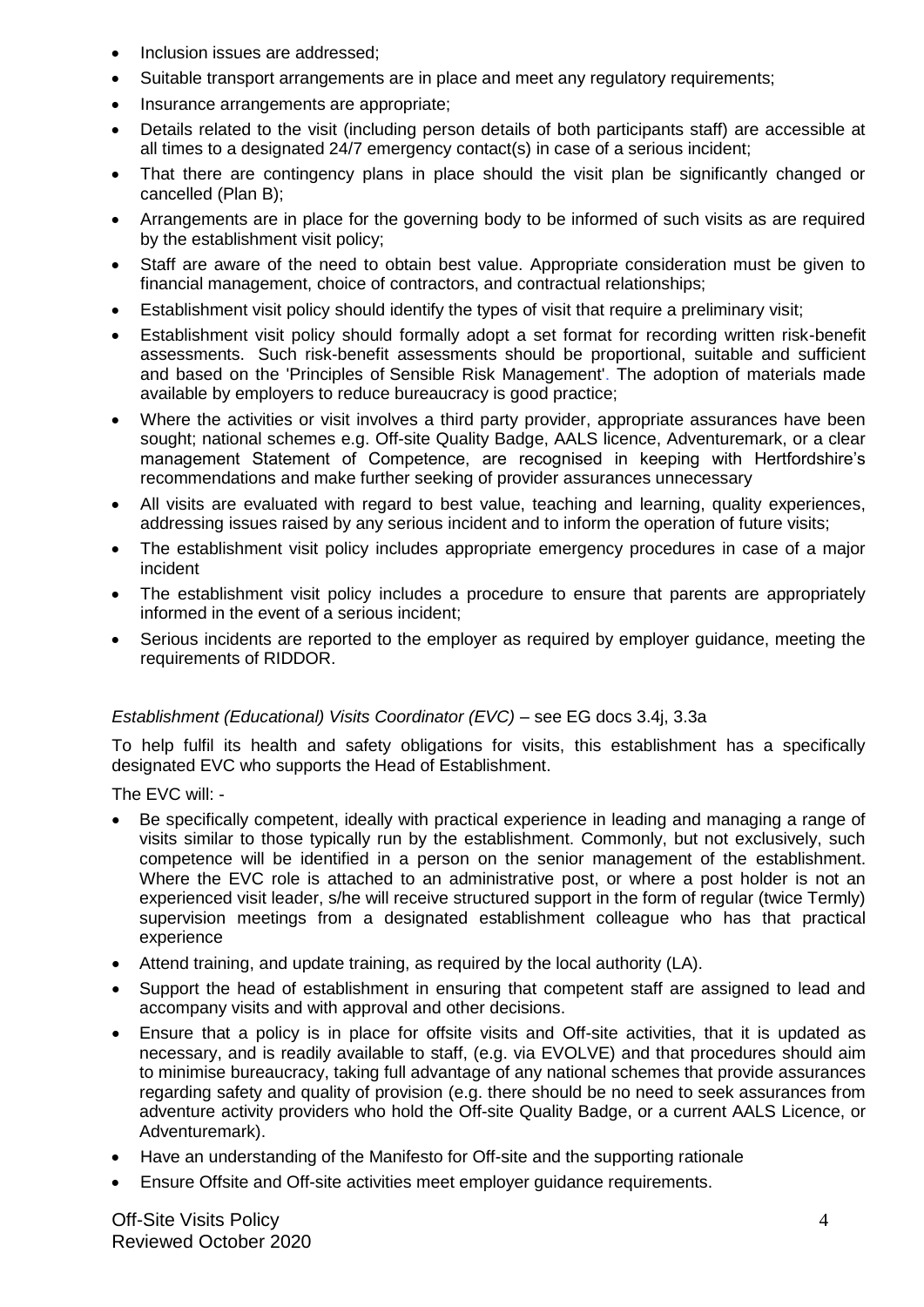- Ensure the Head Teacher, Visit Leaders, assisting staff and voluntary helpers understand that all staff involved in visits require access to training at an appropriate level to ensure that employers' guidance and establishment procedures are properly understood.
- Ensure Offsite activities must be led by competent leaders and that assistant supervisors are competent to carry out the tasks to which they are assigned.
- Organise the training of leaders and assistant leaders, including voluntary helpers.
- Support the Head/Manager with approval and other decisions.
- Monitor visit planning and arrange for sample monitoring in the field as appropriate.
- Ensure DBS checks are in place where required.
- Provide sufficient guidance to visit and activity leaders regarding information for parents and parental consent.
- Ensure there is a 24/7 emergency contact(s) for each and every visit and that emergency arrangements are in place.
- Ensure that medical and first aid issues are addressed.
- Ensure that emergency arrangements include emergency contact access to all relevant visit records, including medical and next of kin information for all members of the party and including staff.
- Ensure that visits and Off-site activities are reviewed and evaluated; this process will require the reporting of accidents and incidents.
- Ensure that visit policies and procedures are reviewed on a regular basis and immediately following any serious incident or systems failure.
- Keep up to date via EVC training events and employer information updates.

*Visit Leaders* (see EG docs 3.4k, 3.3e)

The Visit/Activity Leader will: -

- Have the overall responsibility for supervision and conduct of the visit. S/he must be an employee and not a volunteer.
- Be competent to take on such responsibilities and tasks as may be allocated or required for the duration of the visit/activity and be formally approved to do so.
- Plan and prepare for the visit, taking a lead on risk management. This establishment sees it as good practice to involve all participating staff in the planning and risk management process for any given offsite visit or off-site activity to ensure wider understanding. It is also seen as good practice to involve young people in these processes wherever appropriate;
- Define the roles and responsibilities of other staff (and young people) to ensure effective supervision, and appoint a deputy wherever possible;
- Ensure that where any accompanying staff includes someone with a close relationship to a member of the group, there are adequate safeguards to ensure that this will not compromise group management;
- Ensure that child protection issues are addressed. e.g. DBS checks;
- Collate, make available and disseminate relevant information to supporting staff, parents and young people as appropriate
- Make sure there is access to first aid at an appropriate level:
- Arrange pre-visit information meetings where appropriate;
- Evaluate all aspects of the visit, both during and after the event;
- Ensure that staff and other supervisors have been appropriately briefed on:
	- 1. the young people making up the group, including age, health characteristics, capabilities, special educational needs, behaviour and any other information that seems relevant in the context of the planned activities.
	- 2. the nature, location and duration of the activity.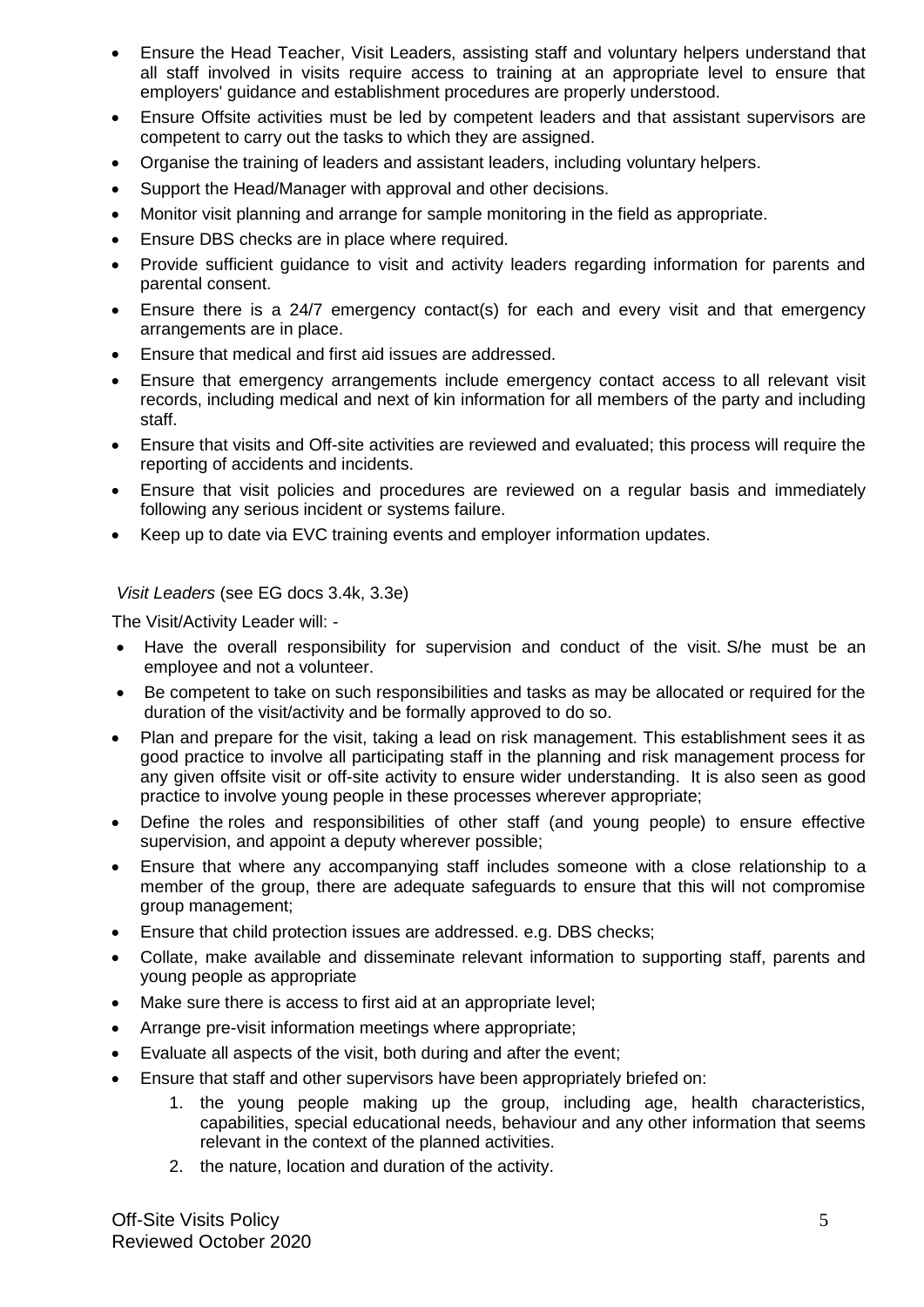- Ensure the visit is effectively supervised; the overarching duty of care remains with the accompanying establishment staff, even when partial responsibility is shared with a provider. Should the provider run the activity in a way that causes concern, the accompanying staff should consider stopping the activity at the first appropriate moment. Such an intervention will need to be used with great sensitivity and discretion to ensure that it does not result in young people being put at greater risk;
- Ensure that all staff and any third party providers have access to emergency contact and emergency procedure details.
- Have attended either HCC's 'Visit Leader Awareness' or the OEAP's 'Visit Leader' training.

See also EG docs 3.4l, 3.4m, 3.4n, 3.3f, 4.4d

## *Member of Governing Body/Management Board* (see EG docs 3.4f, 3.3c)

There will be a member of the School's Governing Body or Management Board who is designated as specifically responsible for Offsite Visits and Off-site activities. This is usually, but not exclusively, the Chair.

This person's role is to "enable and ensure" by acting as a "critical friend".

S/he will ensure that: -

- S/he has a clear understanding of whether the management board or governing body is the direct employer of establishment staff; in which case the body will carry the same responsibilities as those of a Director of Children's Services;
- S/he has an understanding of how outdoor learning supports a wide range of learning outcomes;
- S/he has access to employer guidance as well as establishment policy, and a training package to support it;
- Establishment policy clarifies his/her involvement in the visit approval process;
- There is an EVC in place that meets with employer requirements:
- There are formal notification and approval procedures in place that meet with employer recommendations and requirements;
- The establishment visit policy supports the principles of inclusion;
- There are monitoring procedures in place.

## **4. Competence**

Competence is a combination of experience, training/qualifications and common sense.

The competence of the visit leader is the single most important contributory factor in the safety of participants.

Consideration will be given to the following when assessing the competence of a member of staff to lead a visit:

- a) What experience has the leader in leading or accompanying similar or other visits?
- b) Is the leader competent in planning and managing visits?
- c) What are the leader's reasons for undertaking the visit?
- d) Is the leader an employee at the establishment?
- e) Does the leader have the ability to manage the pastoral welfare of participants?
- f) Does the leader exhibit sound decision making abilities?
- g) What experience has the leader of the participants he/she intends to supervise?
- h) What experience has the leader of the environment and geographical area chosen?
- i) If appropriate, what is the leader's personal level of skill in the activity, and fitness level?
- j) Does the leader possess appropriate qualifications, especially if leading adventurous activities? (See Appendix 1 of HCC Employer Guidance)
- k) Is the leader aware of all relevant guidelines and able to act on these?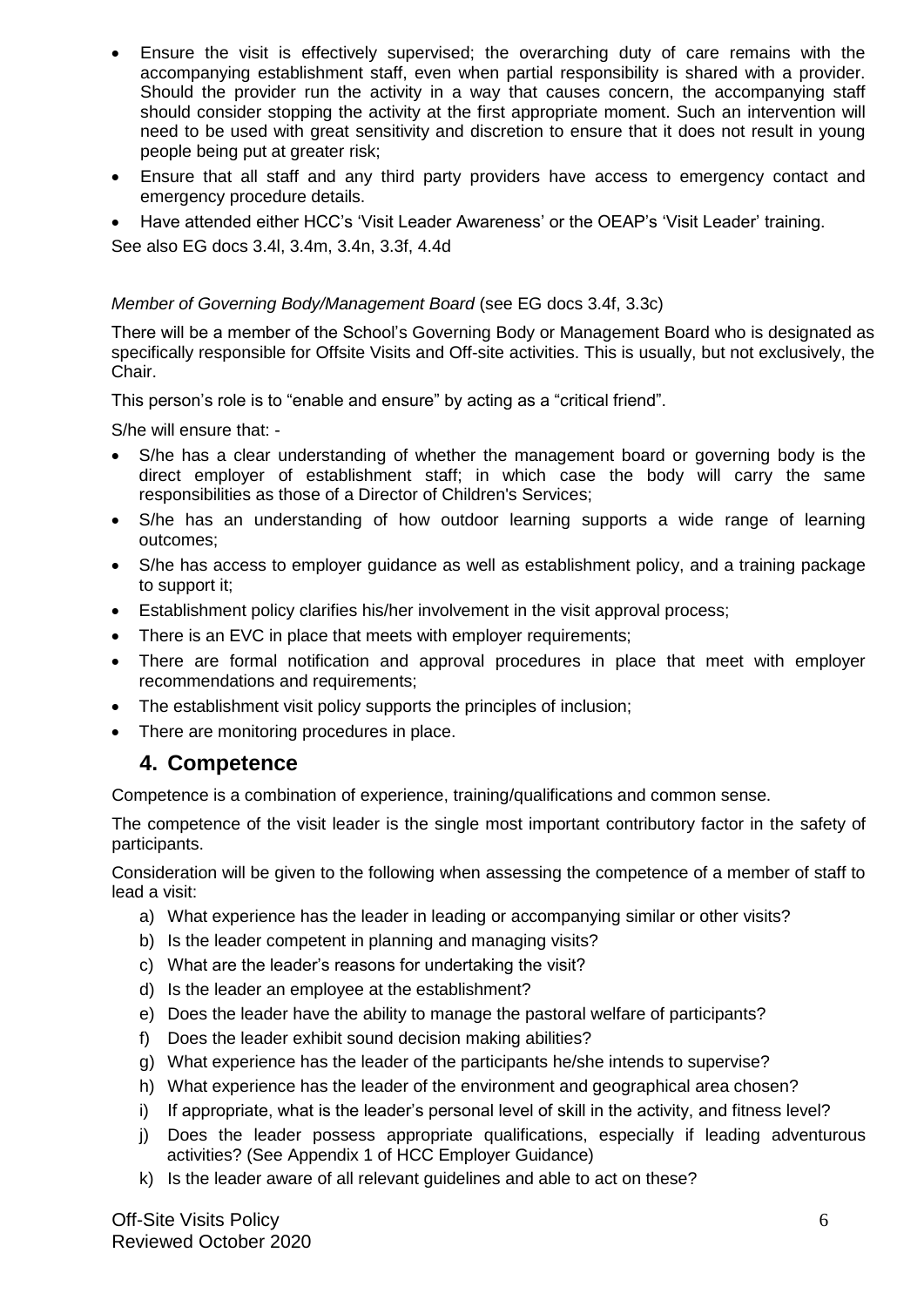Central Primary operates a process of apprenticeship and succession for all staff likely to be involved in organising, leading or accompanying offsite visits and Off-site activities.

Central Primary undertakes to ensure that all such staff, will undergo an induction process that typically entails Visit Leader Awareness training, either in-house or from the LA's Offsite Visits Adviser, access to (and training where required) the establishment's 'EVOLVE' site and practical experience of accompanying visits and Off-site activities *before* being tasked with leading a visit for themselves.

#### 5. **Planning** (see EG docs 1.1d, 3.3e, 4.3a, 5.2b, 5.2e

The extent of planning required is related to the complexity of the visit, based on STAGED: -

Staffing, Timings, Activity, Group, Environment, Distance.

#### *Risk Assessment*

Risks are expected to be reduced to an *acceptable* or *tolerable* level, and not necessarily eliminated. Planning should achieve a rational balance between potential adverse risks and the intended benefits and outcomes of the activity.

Due to the complex nature of off-site visits, conventional 'risk assessment' as a stand-alone tool is not particularly useful and can on occasion be misleading. It is of greater benefit to consider the overall 'risk management' of visits by taking all aspects of visit planning and management into account. This can be achieved effectively through a combination of the 'EVOLVE' visit form itself, and where appropriate, any event specific notes or attachments.

Visit planning includes consideration of the question: *'What are the really important things that we need to do to keep us safe?'* It should focus on those issues that are specific to the individual event, taking into account the needs of the group (including special and medical needs), the experience and competency of the staff team, and the leader in the context of the event. Significant issues must be recorded on 'EVOLVE', either notes or as an attachment, and shared with all parties.

This planning process by the leader may be compared to the expectation of a teacher or youth worker to plan a lesson/session which is relevant to the needs of the group.

Planning that includes adventurous activity commonly involves delivery by an external provider and the provider will have responsibility for risk assessing and managing the activity. As such, the provider's risk assessment is not the concern of the establishment leader, does not need to be requested from the provider, and does not need to be attached to 'EVOLVE'.

#### *Use of generic risk assessments*

A selection of generic risk assessments is available in Word format from the Health & Safety pages on the Grid and for use on 'EVOLVE'.

Whilst not exhaustive, the control measures contained within this selection are probably sufficient to cover most eventualities likely to be encountered in the course of most offsite visits and Off-site activities.

Staff are encouraged to compile their own "event-specific" risk assessments which can then be reviewed and re-used as required.

Note: whilst it is not possible to "clone" visits on 'EVOLVE', it is possible to re-use risk assessments and other documents that have been attached to previous visits. Staff should liaise with their EVC about this.

#### *Plan B*

Alternative arrangements should be included within the planning process where appropriate, for example, where weather conditions or water levels might be critical, or where an overcrowded venue might necessitate an alternative option.

Where appropriate, all alternative activities should be fully considered and risk assessed beforehand.

Off-Site Visits Policy Reviewed October 2020 *Seeking Assurances from Provider / Use of a Provider assessment Form (OV6)*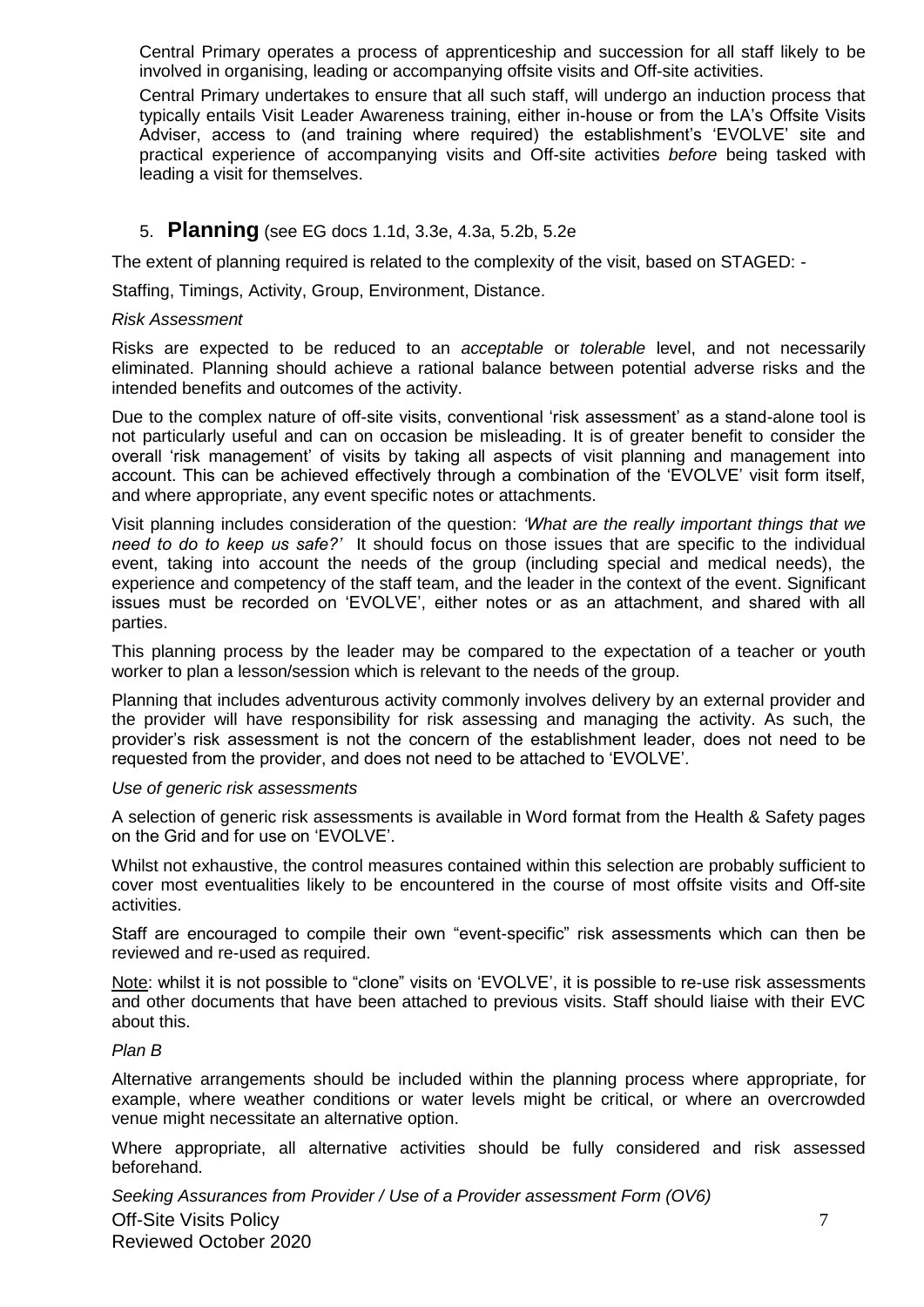Hertfordshire County Council provides the OV6 'Provider Assessment Form' to help provide an audit trail for arrangements and checks if required.

Many providers have websites and offer information packs which contain the sorts of information asked for on the OV6, including a Safety Management statement, so it may not be necessary to use one.

The OV6 is a generic form, for use for all kinds of provider, so if one is sent to a provider, it should be specified that they only need to complete the parts applicable to them/their services.

Once an OV6 has been received, signed and dated by a manager or person in authority, it is not always necessary to send a new one to the same provider each time you use them. It is sufficient to annotate the existing form already held by the establishment to show the school has checked back with the provider and that there have been no major or significant changes since the form was originally signed; this will not apply if the time interval is not more than 12 months or so.

To reduce bureaucracy for both Visit Leaders and Providers, leaders should take advantage of national schemes that have been established to eliminate the need for questionnaires and forms as advised in LA guidance e.g. **Off-site Quality Badge, AALS Licence and 'Adventuremark'**.

#### **Holding one of the above is a credible assurance of Health and Safety, and Visit Leaders should seek no further verification. The Off-site Quality Badge also covers learning quality.**

Visit Leaders should **not** ask for copies of risk assessment documentation but may seek assurance of a provider's competence to deliver their activities safely by means of a Safety Management statement if this is not already provided.

National Institutions and Public Buildings: - by their very nature these venues and providers are extremely unlikely not to conform to current Health & Safety legislation so it should not be necessary to require them to complete an OV6 or send out copies of their risk assessment documents.

HCC Providers and Establishments: - OV6 forms are not required from HCC-run providers such as Cuffley Camp, Herts Young Mariners Base, Hudnall Park or The Old Coach House in Snowdonia.

#### *Preliminary Visits*

Wherever reasonably possible, it is good practice for the Visit Leader to make a preliminary visit to a venue or provider beforehand in order for them to familiarise themselves with the layout and surroundings, and any site-specific procedures or issues which may have an impact on the visit or members of the group.

Within the UK, highest priority for preliminary visits will be where no serving member of staff from the establishment has visited before, then when the Visit Leader has no experience of the venue/activity.

For overseas visits, advantage should be taken of any offers by tour operators for "leaders' orientation"-type visits.

#### *Participants*

It is good practice to involve participants in the planning and organisation of visits, as in doing so they will make more informed decisions, and will become more 'risk aware' and hence at less risk. They will also have greater ownership of the event.

#### 6. **Outcomes** (see EG doc 5.1c)

Clarity regarding the intended outcomes of the visit will help to ensure that the potential benefits can be achieved. Up to four 'intended' outcomes may be recorded on 'EVOLVE' during the planning process, for subsequent evaluation.

Work that takes place outside the classroom can provide a very powerful means of developing learning in all curriculum areas, and raise attainment. Experiential learning can also provide opportunities for development in other areas, including:

#### **R**elationships

Off-Site Visits Policy Reviewed October 2020 **E**motional & spiritual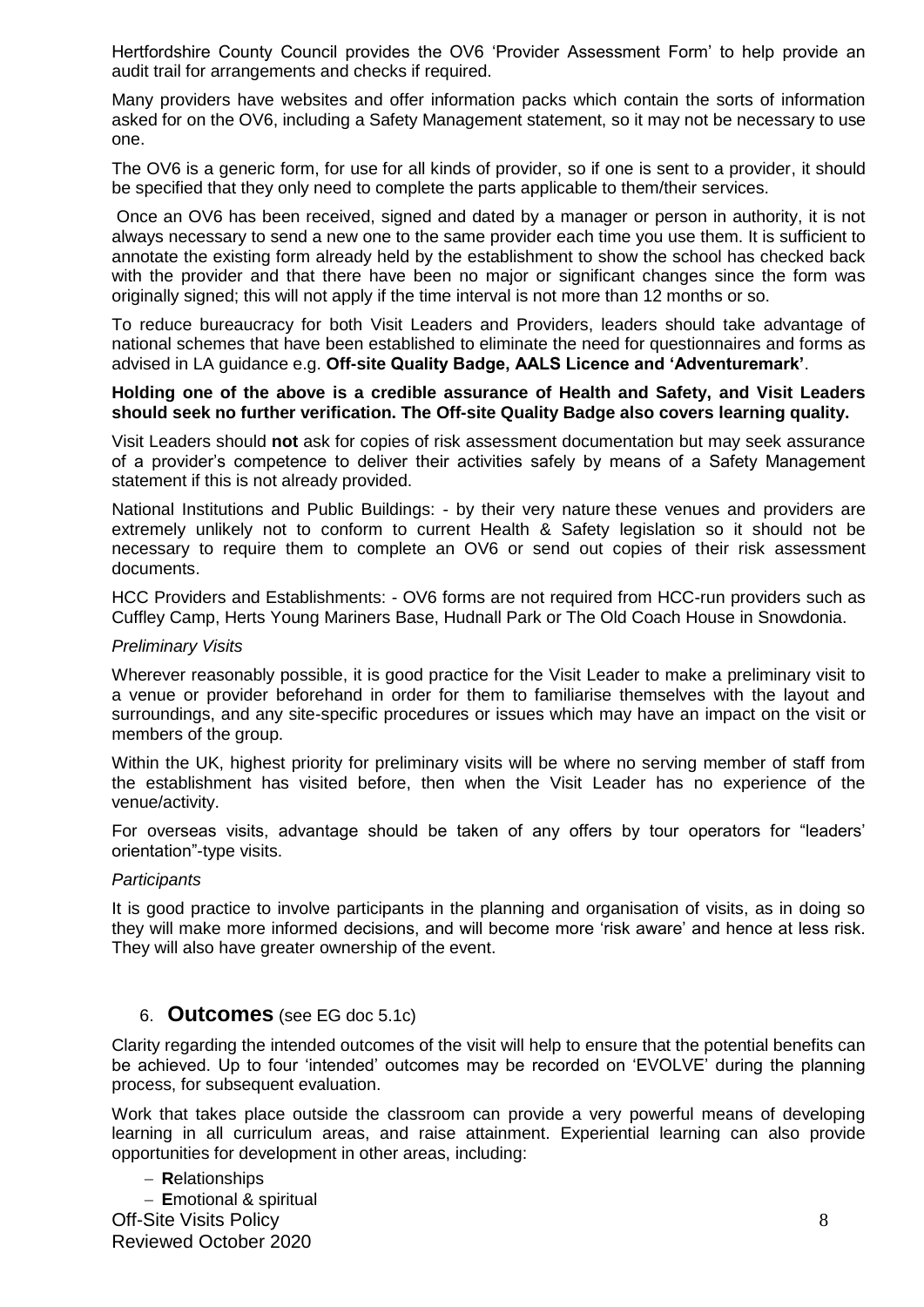- **C**ross curricular
- **I**ndividual
- **T**eamwork
- **E**nvironmental

Preparatory work should take place in advance of the visit where appropriate. This, in conjunction with activity that will take place during the visit, should feed into any follow-up work.

['High Quality Outdoor Education'](http://www.national-library.info/download.asp?fileid=483) can be used as a tool by visit leaders to assist in both identifying outcomes and in the evaluation of the learning taking place.

# **7. Staffing and Supervision** (see EG docs 4.2a, 3.2g)

The LA requires establishments to ensure there is an **appropriate level of supervision at all times** for all visits and that such supervision is 'effective'. This must have been approved by the EVC and Head of Establishment and, where applicable, in accordance with Governing Body policy.

Ratios for Early Years are specified and must be adhered to; see [Statutory Framework for the Early](http://www.national-library.info/download.asp?fileid=1273)  [Years Foundation Stage](http://www.national-library.info/download.asp?fileid=1273)

For all other visits the visit leader, EVC and Head of establishment will make a professional judgement regarding the number and suitability of staffing on an individual visit basis after consideration of the following factors:

- the type, level, and duration of activity;
- the nature and requirements of individuals within the group, including those with additional needs;
- the experience and competence of staff and other adults;
- the venue, time of year and prevailing/predicted conditions;
- the contingency or 'Plan B' options.

A visit must not go ahead where either the Visit Leader, EVC, or Headteacher is not satisfied that an appropriate level of supervision exists.

A useful 'starting point for consideration' is 1 adult :10 young people. Where departure from this starting point results in fewer staff, the justification should be recorded as a note on 'EVOLVE'.

Staff who are assigned to support the special needs of an individual cannot be included in the overall staffing ratio. Their responsibility should not include the wider group.

Particular consideration should be given to the additional implications that may arise if staff are to be accompanied by family members (or partners) on visits.

Staff and volunteers who work *frequently* or *intensively* with, or have regular access to young people or vulnerable adults, must undergo an enhanced DBS check as part of their recruitment process. For the purpose of this policy:

- *- 'frequently'* is defined as 'once a week or more'.
- *- 'intensively'* is defined as 3 times in a 30 day period or overnight (2am 6am).

#### *Remote Supervision*

Young people must be supervised throughout all visits. At times they may be unaccompanied by a member of staff or other responsible adult, e.g. D of E expeditions, 'down time' in a shopping mall, etc. This is known as 'remote' supervision.

'Remotely supervised' activities can bring purposeful educational benefits, and the progression from dependence to independence is to be encouraged.

In addition to considering the benefits of the activity, staff should also ensure that reasonably practicable safety precautions are taken.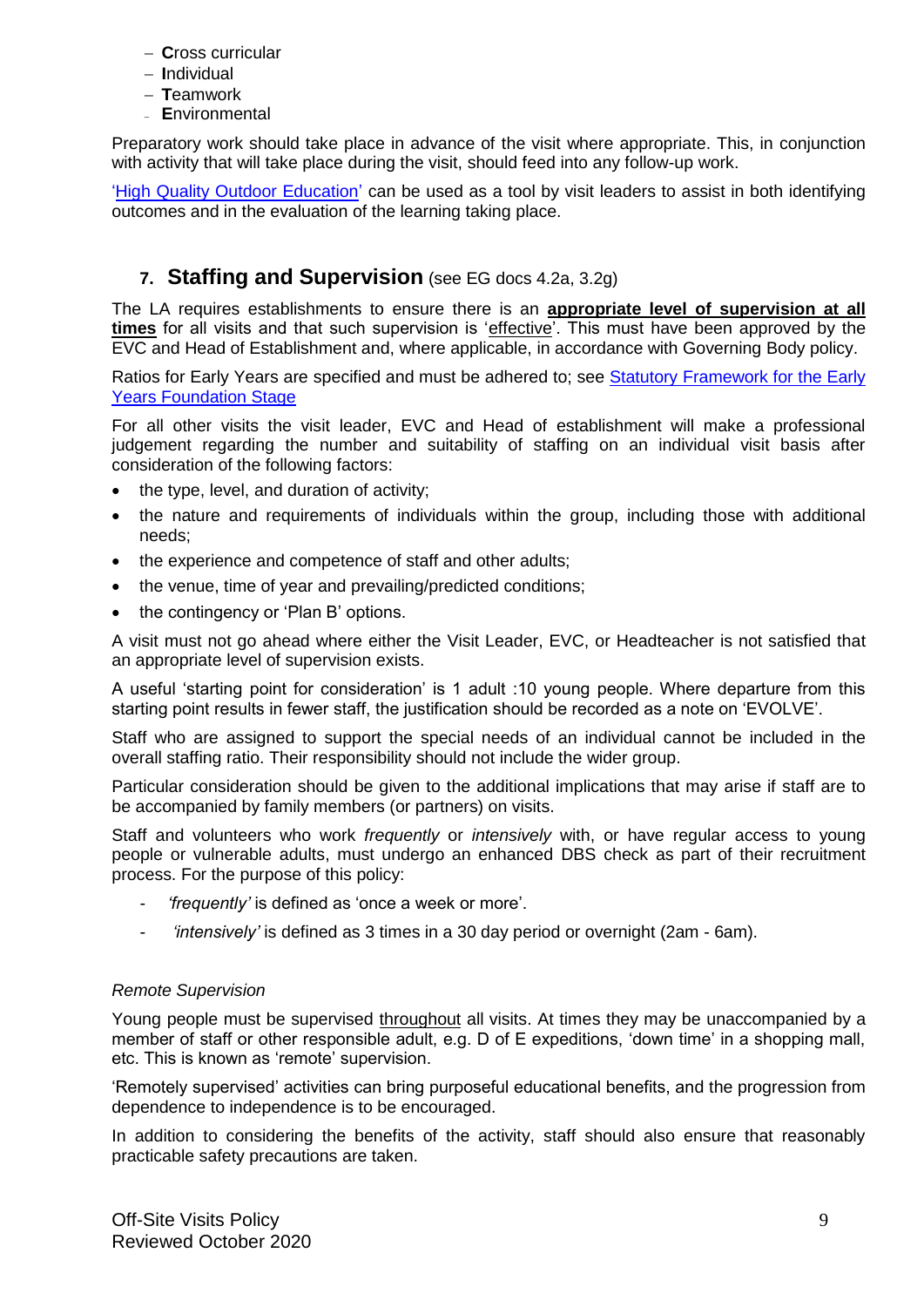The decision to allow remote supervision should be based on professional judgement taking into account such factors as:

- $-$  prior knowledge of the individuals (including their maturity and levels of responsibility);
- venue and conditions;
- $-$  the activity taking place;
- $-$  preparatory training;
- $-$  the competence of the supervising staff;
- $-$  the emergency systems in place.

#### *Use of Voluntary Helpers*

The use of parents and other adults with a clear association with the establishment, as helpers or supervisors on offsite visits or Off-site activities, is seen as a valuable means of encouraging or maintaining closer links with the local community and accessing a wider set of skills and experience than may exist amongst the establishment's staff.

Such volunteers will need to understand and consent to the fact that they will be answerable to the visit/activity leader.

It is a fact that a volunteer will not be accountable through a legalistic audit trail (as would exist were their involvement based on a contractual relationship) and is therefore the case that a volunteer helper cannot be appointed as a Visit Leader.

It is good practice that all adult helpers and volunteers are subject to DBS checking; however this may not be required where there is no possibility for unsupervised direct contact exists.

Clear DBS-checks must have been returned before a volunteer adult helper may participate in a residential visit or activity.

# **8. Emergency Procedures**

Staff involved in a visit must be aware of, and adhere to, the establishment's policy on emergency procedures.

The establishment maintains a number of mobile 'phones specifically for use during offsite visits which should have all relevant contact details pre-programmed into them. It is each Visit Leader's responsibility to ensure these 'phones have:

- the correct details programmed into them beforehand:
- fully-charged batteries (and chargers available if necessary)
- sufficient credit available for the duration of the visit

Beware of over-reliance on mobile 'phones; in event of an emergency a land-line should be used wherever possible.

For all "out of hours" and residential visits there will be a nominated person(s) that can provide 24/7 cover as an Emergency Contact and that the person(s) so nominated will have 24/7 access to all details of the visit. This will include medical and next-of-kin information regarding staff as well as young people.

Consideration will be given to the following:

- Criteria for identifying the nominated Emergency Contact(s)
- Is more than one Emergency Contacts required?
- Procedure for lodging visit plans to enable them to be accessed in the event of an emergency?
- Have procedures been tested?
- Is it possible to demonstrate a proactive response, to any pattern that can be recognised within incidents?

Visit Leaders should also complete and carry an Emergency Contacts sheet (OV9).

Where appropriate the Visit Leader should have an "Emergency Events" card, as issued by HCC to all (formerly) CSF establishments.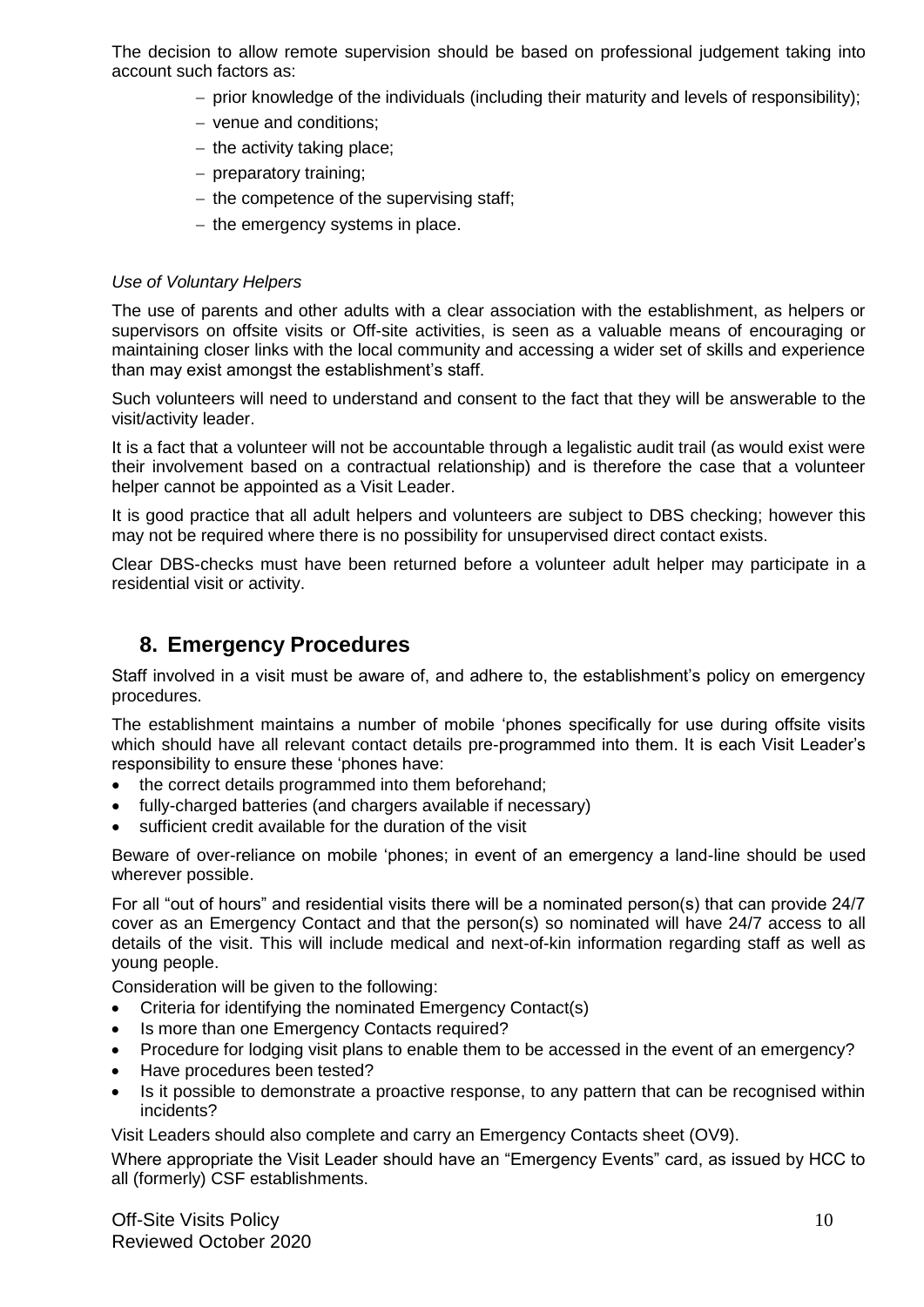## 9. **First Aid** (see EG doc 4.4b)

It is not always necessary that qualified First Aider accompanies an offsite visit or Off-site activity. First aid issues for any Off-site activity should be considered as part of the risk management process and the exact requirements should be determined by ensuring that first aid support is available at an appropriate level. What is "appropriate" will be determined by:

- The nature of the activity.
- The nature of the group.
- The likely injuries associated with the activity.
- The extent to which the activity will isolate the group from normal ambulance support, or a known point where a qualified first aider will be available.

A very basic level of first aid support must be available at all times. This will require that one or more of the staff leading the activity:

- Know how to access qualified first aid support.
- Have a working knowledge of simple first aid and are competent to use the first aid materials carried with the group.

For some activities (most commonly in defined adventure activities) there is a good practice expectation that requires those leading such activities to hold a current first aid "qualification". To be a "qualification", the first aid course must include a formalised assessment process; otherwise any certification will have the status of a certificate of attendance. In practical terms, the course will be a minimum of 16 hours.

It is a legal requirement that all minibuses must carry a first aid kit.

# **10. Approval of Visits**

Approval is delegated to the Head of Establishment for all visits.

However, the following types of visit are required to be notified to the LA: -

- Overseas (anywhere that involves crossing a substantial area of open sea, including Northern Ireland, the Isle of Man, the Hebrides and the Channel Islands)
- Those involving one or more adventurous activities to be led by a member of establishment staff.

Regardless of whether a visit should be notified to the LA or not, there should be a clear, unambiguous audit trail for arrangements with clear evidence of approval. Such evidence will usually be recorded on EVOLVE but where this is not the case a signature of endorsement on a lesson plan will suffice.

The process for approval has three main stages:

- 1. Visit/activity proposed and planned by Visit Leader and accompanying colleagues;
- 2. Arrangements scrutinised by EVC until satisfied to recommend approval;
- 3. Arrangements re-scrutinised by Head and, when satisfied, approved.

An offsite visit or Off-site activity should not proceed without clear evidence of approval.

Endorsement may be required from the Governing Body or Management Board; 'Read Only' access on EVOLVE for the relevant member(s) and a Note added for their attention will generate an e-mail alert. Endorsement will take the form of an additional Note from the member(s).

Where applicable, a visit may also need to be notified to the LA; this is done automatically by 'EVOLVE'.

#### *Additional monitoring*

In its evaluation of Off-site, "How far should you go"- 2008, Ofsted recommends that it is good practice to sample monitor offsite visits and Off-site activities by means of field visits. (see EG doc 2.4a)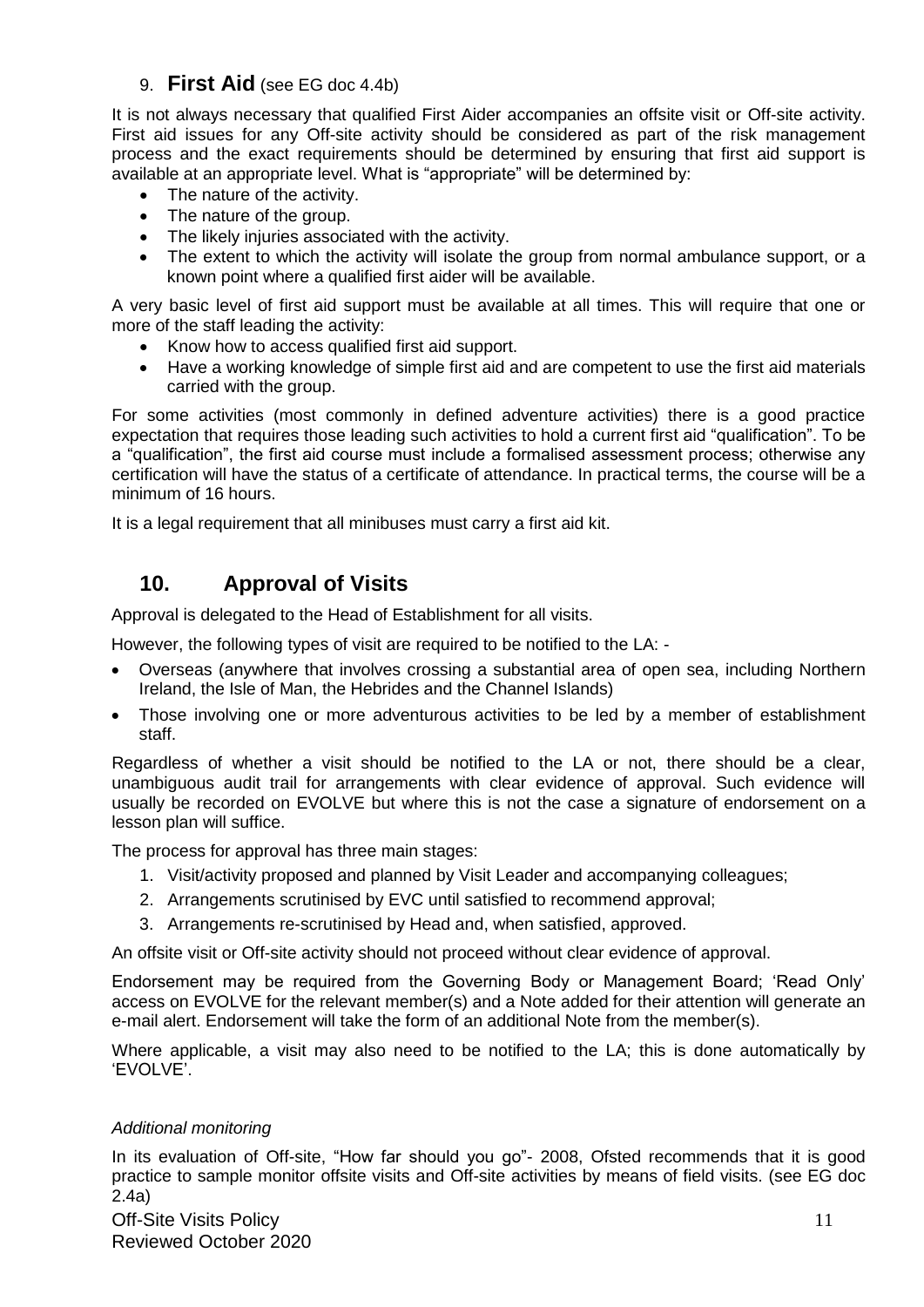From time to time the EVC may recommend, or the Head/Governors/LA may decide to, sample monitoring by field visit as an additional means of ensuring safety of participants and quality of provision.

# **11. Consent**

Section 35 of the Education Act 2004 states: '*Where a visit is part of a planned curriculum in normal curriculum time, then parental consent is not necessary although it is recommended good practice to ensure that parents are informed'.*

Annual consent is appropriate for regular routine activities that take place during normal school hours.

For all other visits, consent should be obtained on an individual visit basis. Information provided to parents prior to granting consent should include full details of the activities and any other significant information.

As part of good practice, parents/ carers should be informed as early as possible about upcoming off-site visits, particularly where these will involve a cost. A guidance point should be that parents are asked for consent with at least a week clear of the deadline and the visit taking place. In some cases where opportunities come up at short notice the school will take action to ensure that parents/ carers are informed as soon as possible.

## 12. **Insurance** (see EG doc 4.4c)

Advice regarding insurance may be sought from the Local Authority's Insurance department. Contact details are given on the 'Contact' page and from the 'Insurance' section when completing a visit entry on 'EVOLVE'.

In addition to the standard public liability cover which all establishments will have in place Hertfordshire County Council has taken out 'blanket' personal accident cover / travel insurance for all trips/visits at home or abroad. This cover only applies to establishments which buy into the Council's Annual travel Insurance Scheme. Details are available from the County's insurance department on 01992 555480 or by email at insurance@hertscc.gov.uk

For those establishments who make their own insurance arrangements, personal accident / travel insurance must be taken out for all visits abroad. For all other visits it is the responsibility of the Governing Body (where applicable), Head of Establishment, and Educational Visits Coordinator to determine whether additional insurance should be taken out. The establishment should particularly consider the need for additional insurance for residential activities, or those involving adventurous activities or hazardous environments.

For travel within the European Union (plus Iceland, Liechtenstein, Norway, and Switzerland), all participants must hold a valid EHIC (European Health Insurance Card). See [www.dh.gov.uk](http://www.dh.gov.uk/)

## 13. **Inclusion and Equality** (see EG docs 3.2e, 4.4i, 6d, 6l

This establishment policy endorses the following principles:

- A presumption of entitlement to participate
- Accessibility through direct or realistic adaptation or modification
- Integration through participation with peers.

Under the Equality Act 2010, it is unlawful to discriminate against disabled participants because of their disability, without material or substantial justification.

Visit Leaders are required to make reasonable adjustments to avoid participants being placed at a substantial disadvantage.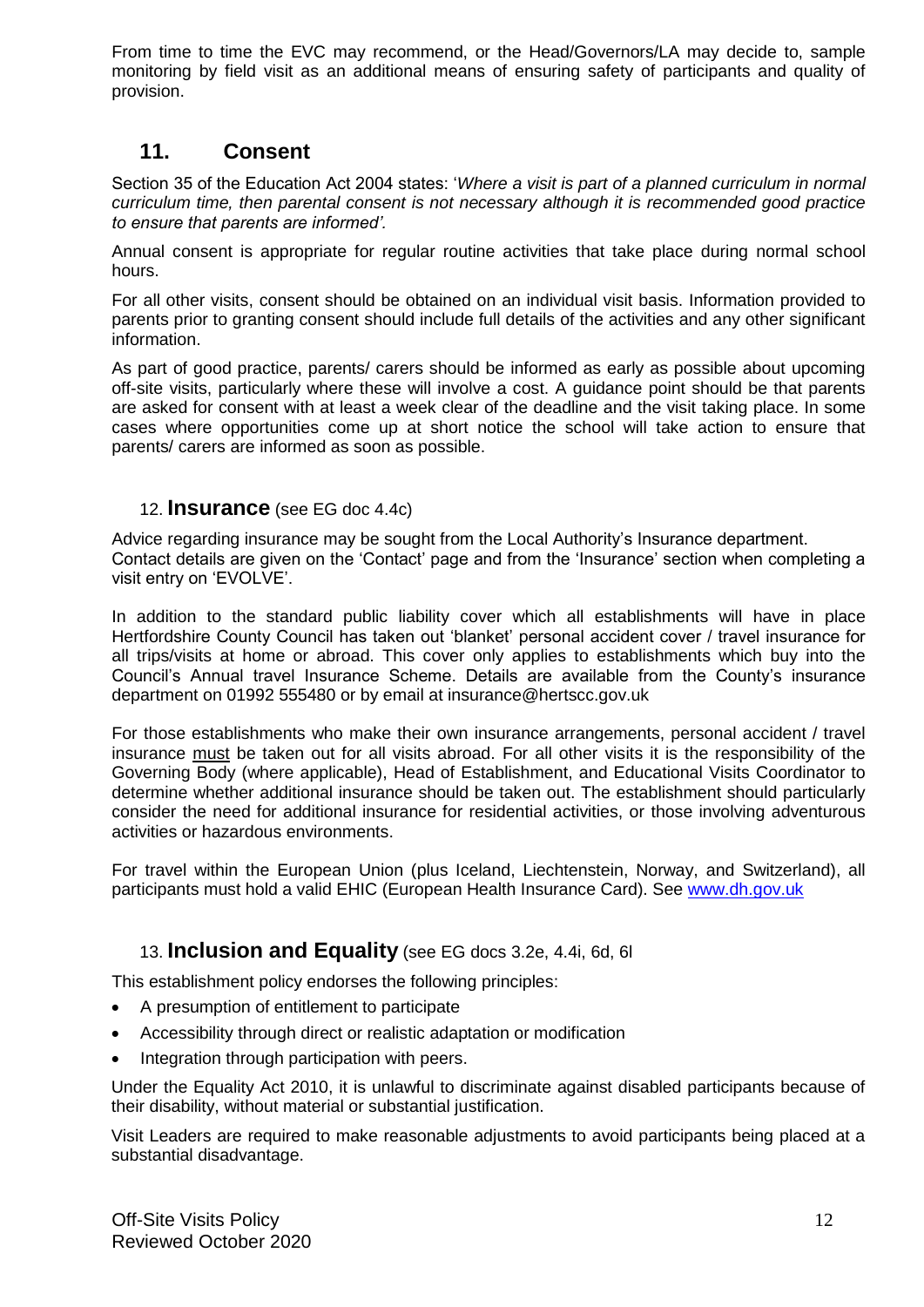However, the Disability Discrimination Act does not require responsible bodies to place employees or participants at inappropriate risk if a health and safety issue arises.

It is also the case that the adjustments made to include a disabled young person should not impinge unduly on the planned purpose of the activity.

Expectations of staff must be reasonable, so that what is required of them (to include a given young person) is within their competence and normal work practices.

No child will be prohibited from accessing off-site visits due to an inability to pay. Where finances are difficult the parents/ cares should make an appointment with the Head Teacher to discuss the matter.

## 14. **Codes of Behavioural Conduct** (see EG doc 4.4d)

Our school encourages the use our behaviour policy as a means of establishing appropriate expectations of young persons' behaviour. Such codes need to be explained to both the young people and those in a position of parental support before the visit, so reducing the opportunity for misunderstanding both expectations and the sanctions that may be invoked where the code is breached.

As part of encouraging social responsibility, young people should be encouraged to sign up to a "behavioural contract" for all residential visits

As part of the request for consent, parents should sign and accept responsibility for removing young people in prescribed circumstances.

Further examples can be found under 'resources' on 'EVOLVE'.

## 15. **Transport (**see EG doc 4.5a)

#### *Private Cars* (see EG 4.5c)

Where a private (staff or parent) car is to be used to transport young people then this must be approved by the Head of Establishment, and an [OV7D](file://///NWC-CHAMNT/CHAMNT/HERTFORD01/CSERV/PEOPLE%20PROP/sermu/DATA/Sharedir/SDRIVE/Health%20%20&%20Safety/EPAS/OFFSITE%20VISITS/Offsite%20Visits%20Manual/Offsite%20Visits%20Manual%20Revision%203%20-%20Nov%2006/CSF4261%20FORM%20OV%207D%20rev%201106.doc) Form must be completed and retained by the establishment on an annual basis.

#### *Coaches*

 The LA does not 'approve' coach companies. Whilst UK legislation ensures that coach companies are fit for public use, the facilities available on coaches may vary. Liaising with other establishments within the LA that have used a particular company (via a search on 'EVOLVE') will help to determine the level of service that may be provided.

#### *Minibuses* (see EG doc 4.5b)

Establishments that own or hire a minibus must have an operational policy in place for this. For further information, see also:

- HCC Minibus Minibus Municipal Manual <http://www.hertsdirect.org/envroads/roadstrans/rsu/driving/advice/minibus/>
- DVLA [www.dvla.gov.uk](http://www.dvla.gov.uk/) Select 'Online leaflets', INF28 'Driving a minibus'
- ROSPA ['Minibus Safety: A Code of Practice'](http://www.national-library.info/download.asp?fileid=573) 2008
- MiDAS (Minibus Driver Awareness Scheme) via [Community Transport Association UK.](http://www.ctauk.org/advice-and-information/safe-and-legal-education.aspx) This also contains information on PCV licences, weight limits and towing.

All drivers of minibuses should undertake HCC's Minibus Drivers' Assessment Scheme training, and keep that training current (5 yearly reassessments). This applies to pre & post 1997 licence holders operating under the section 19 permit scheme as 'volunteer drivers'. Post 1997 licence holders may drive a minibus provided:

- Drivers are aged 21 years or over.
- They have held their category B driving licence for at least two years.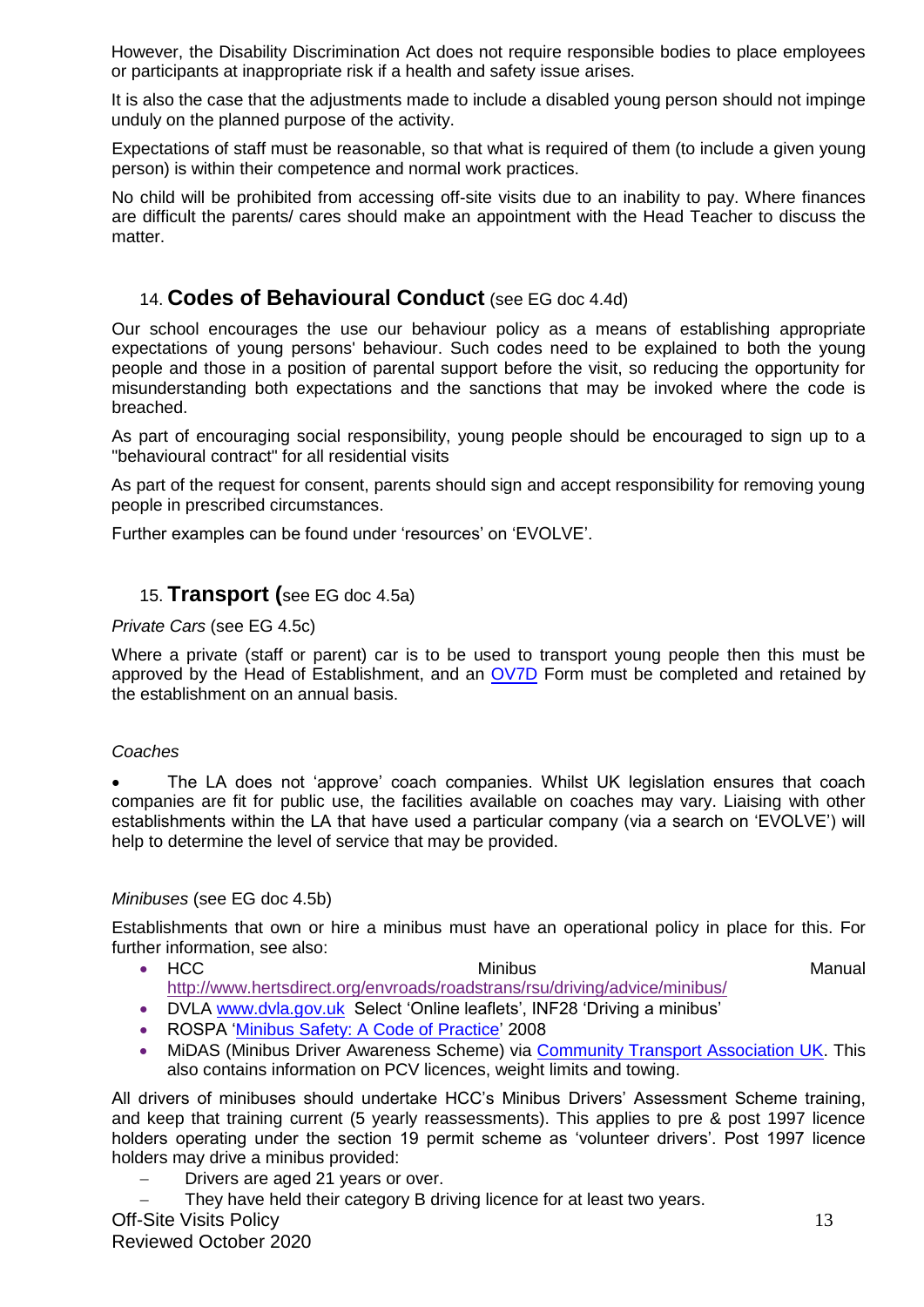- The minibus is being used by a non-commercial body for social purposes, but not for hire or reward.
- Drivers are not being paid to drive the minibus, other than out-of-pocket expenses.
- The minibus does not exceed 3.5 tonnes (or 4.25 tonnes if specialised equipment for the carriage of disabled passengers is included) gross vehicle weight.
- No trailer is towed.

*When driving a minibus as an employee of HCC or on behalf of an HCC establishment, a full D1 PCV is required.*

#### *Public Transport*

For public transport within the Greater London area contact 'Transport for London', who offer special arrangements for establishment parties on London buses, Underground, Tramlink, and Docklands Light Railway, to cultural destinations. See *[Transport for London](http://tfl.gov.uk/tickets/14311.aspx)* Tel. 020 7918 3954.

# **16. Swimming**

This establishment acknowledges the immense educational benefits that swimming activities can potentially bring to young people, and fully supports and encourages swimming activities that are correctly planned, managed, and conducted.

In addition to considering the benefits of the activity, staff should also ensure that reasonably practicable safety precautions are taken.

All swimming activities and venues must be included within the visit plan, and life-guarding arrangements checked in advance. This is particularly important in respect of visits abroad, where for example, a hotel pool may be available.

Particular consideration should be given to the following factors:

- Unknown locations and hazards, especially overseas.
- Changing environmental conditions.
- Supervisor complacency & lack of transferable knowledge.
- Adherence to local advice.
- Preparation and knowledge of young people, i.e. is it a planned activity?

Young people must be supervised by a competent adult at all times whilst undertaking swimming activities.

- *Swimming pools (life-guarded)*
- LA notification is not required
	- UK Swimming Pool safety is guided by various Health and Safety at Work Acts and Regulations. Pool operators have a duty to take all reasonable and practicable measures to ensure that teaching and coaching activities are conducted safely.
	- For publicly life-guarded pools abroad, the establishment's staff must seek assurances that appropriate lifeguard cover is in place prior to participants entering the water.
	- Unless suitably qualified, the establishment's staff should not have responsibility for lifeguarding. However, they do retain a pastoral role for participants at all times either through direct or 'remote' supervision.
	- For swimming lessons, the LA establishment should ensure the swimming teacher in charge or other pool employees/responsible adults supervising the participants are qualified according to current guidelines.

*Hotel (and other) swimming pools*